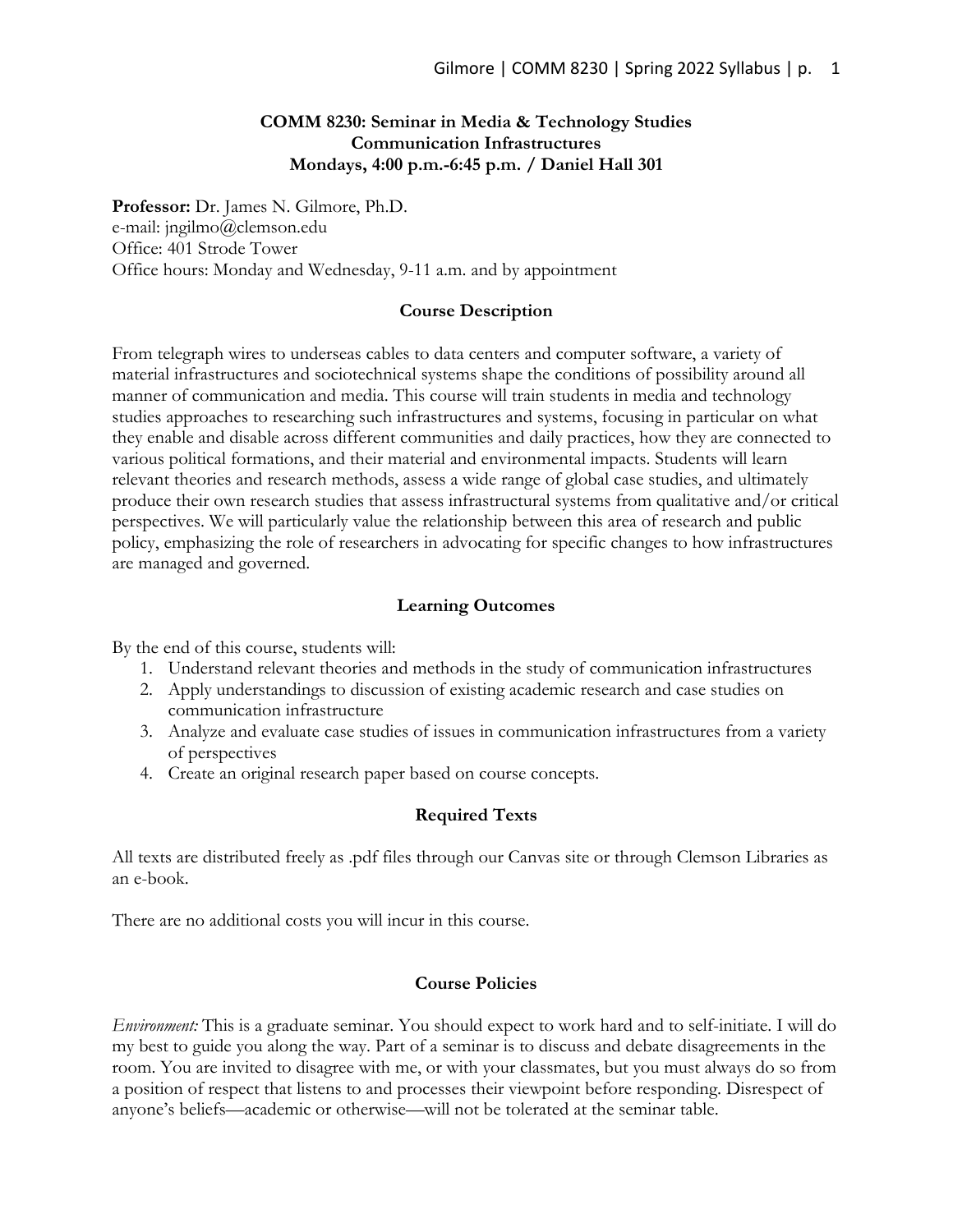*Reading:* This course requires a good deal of reading, so please do your best to keep up. My best advice for you is to not get lost in the weeds, but to look for overarching ideas, claims, and concepts that seem to be most appropriate or interesting to you, and try to work on understanding the larger picture. You are expected to have completed all the assigned readings before coming to class.

*Office hours*: I strongly encourage you to visit with me at some point during the semester to discuss your research interests/ideas, progress in the course, etc. One of the benefits of graduate seminars is to be able to work closely with faculty, and I encourage you to utilize me as needed throughout this course and your time at Clemson.

*Academic integrity*: I expect honesty in all the work you do for this course. Plagiarism, in particular, of any sort is never tolerated and will be dealt with through prescribed University protocol. Please review all expected Code of Conducts for Clemson University.

*Late work*: Late work will earn a reduced grade and may not receive written feedback.

*Absences*: You are expected to attend every meeting. However, should you need to miss class due to serious illness, a religious observance, or any other traditionally excusable reason, please let me know *in advance of our class meeting*. Simply choosing to not attend seminar meetings will adversely impact your grade and your ability to keep up with the material.

## **Clemson Policies and Student Services (an incomplete list; if you need help connecting with other services on campus, please let me know)**

## **The Americans with Disabilities Act**

Clemson University seeks to provide equal access to its programs, services, and activities for people with disabilities. Students with disabilities who need accommodations should make an appointment with Arlene Stewart, Director of Student Disability Services, to discuss specific needs within the first month of classes. Students should present a Faculty Accommodation Letter from Student Disabilities Services when they meet with instructors. Please be aware that

accommodations are not retroactive and new Faculty Accommodation Letters must be presented each semester. In order to comply with the Americans with Disabilities Act (ADA), faculty must follow instructions contained in letters issued by the office of Student Disability Services.

G-20 Redfern Health Center

http://www.clemson.edu/campus-life/campus-services/sds/

864-656-6848 sds-l@clemson.edu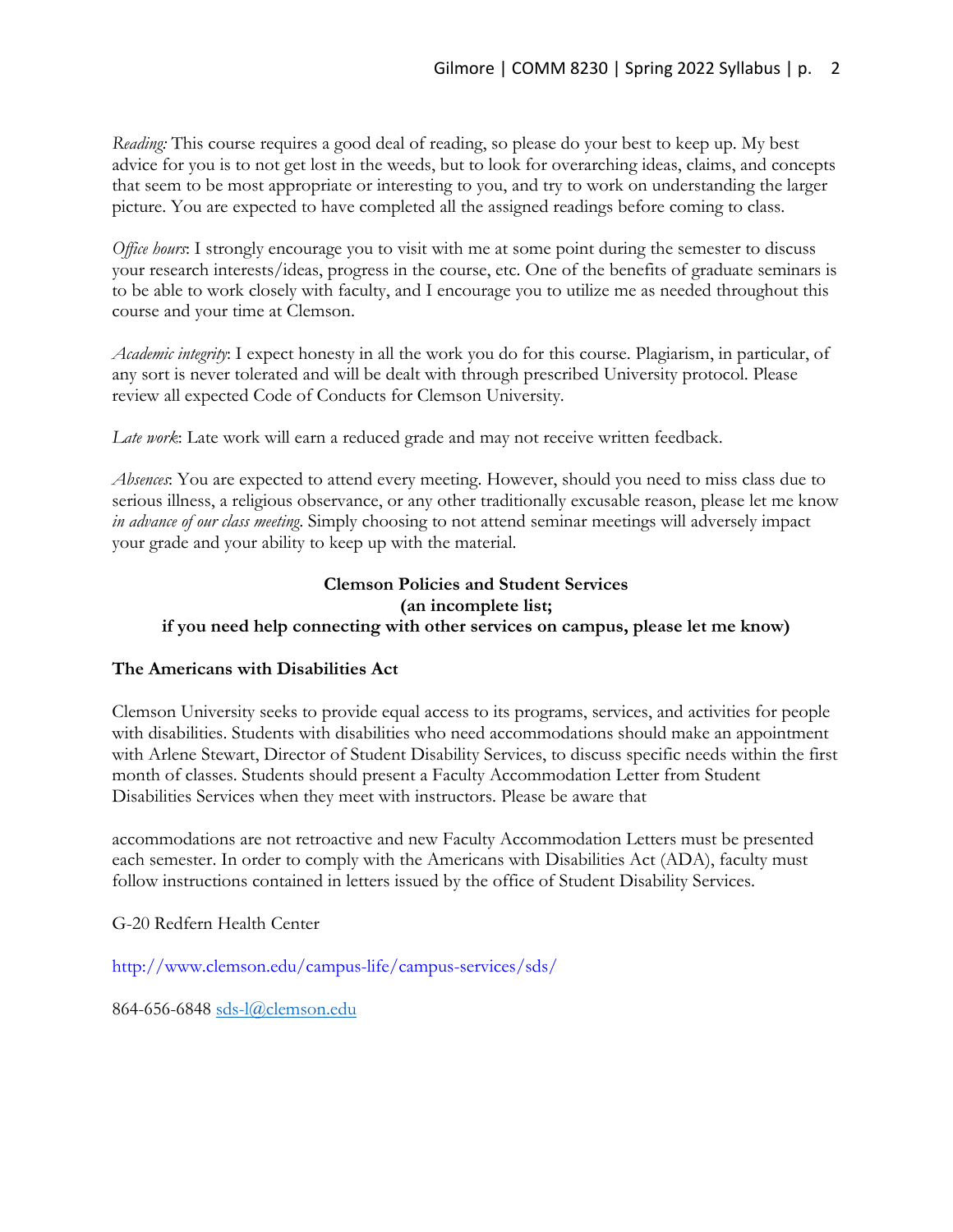## **Clemson Academic Integrity Policy**

Students who violate the Clemson Academic Integrity Policy in any way will receive a failing grade (i.e., an "F") for this course. The policy:

As members of the Clemson University community, we have inherited Thomas Green Clemson's vision of this institution as a "high seminary of learning." Fundamental to this vision is a mutual commitment to truthfulness, honor, and responsibility, without which we cannot earn the trust and respect of others. Furthermore, we recognize that academic dishonesty detracts from the value of a Clemson degree. Therefore, we shall not tolerate lying, cheating, or stealing in any form.

- 1. Any breach of the principles outlined in the Academic Integrity Statement is considered an act of academic dishonesty.
- 2. Academic dishonesty is further defined as:
	- 1. Giving, receiving, or using unauthorized aid on any academic work;
	- 2. Plagiarism, which includes the intentional or unintentional copying of language, structure, or ides of another and attributing the work to one's own efforts;
	- 3. Attempts to copy, edit, or delete computer files that belong to another person or use of Computer Center account numbers that belong to another person without the permission of the file owner, account owner, or file number owner.
- 3. All academic work submitted for grading contains an implicit pledge and may contain, at the request of an instructor, an explicit pledge by the student that no unauthorized aid has been received.
- 4. It is the responsibility of every member of the Clemson University community to enforce the Academic Integrity Policy.

## **Title IX (Sexual Harassment) Statement**

Clemson University is committed to a policy of equal opportunity for all persons and does not discriminate on the basis of race, color, religion, sex, sexual orientation, gender, pregnancy, national origin, age, disability, veteran status, genetic information or protected activity in employment, educational programs and activities, admissions and financial aid. This includes a prohibition against sexual harassment and sexual violence as mandated by Title IX of the Education Amendments of 1972. This policy is located at http://www.clemson.edu/campus-life/campus-services/access/titleix.

## **Academic Success Center**

The Academic Success Center provides free services, including tutoring, academic coaching, and academic skills workshops, for all Clemson students. Visit <https://www.clemson.edu/asc> for more information.

## **Writing Center**

Clemson University's Writing Center offers free one-on-one tutoring for all Clemson students. Visit <https://clemson.mywconline.com> for more information.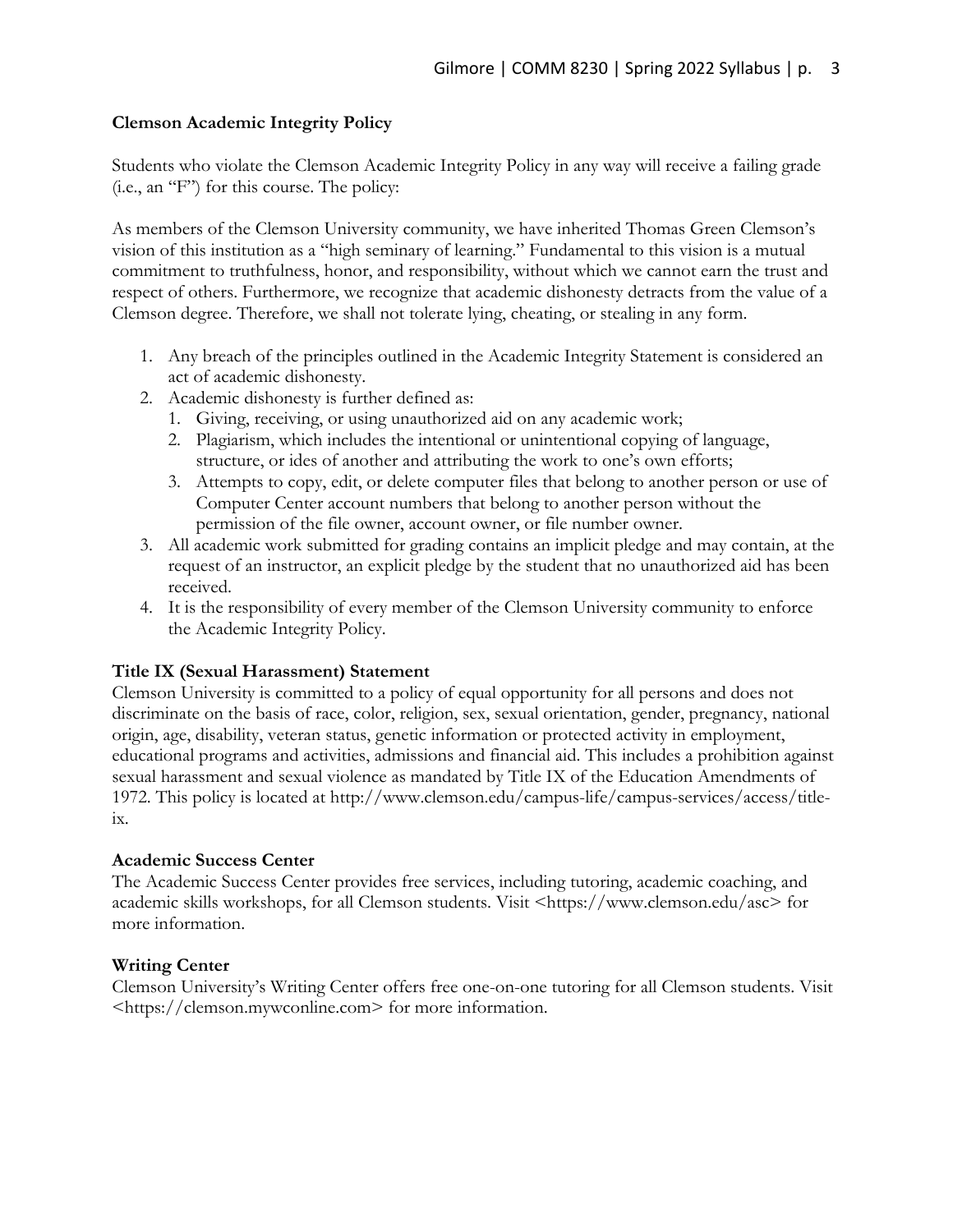## **Cooper Library**

Reference librarians are available in person and via text, phone, email, and chat to answer your research questions. Visit Ask a Librarian for more information at <https://libraries.clemson.edu/ask>

## **Technical Support**

If you are having hardware or software problems, CCIT's Service Desk may be able to help you. Contact them at ITHELP@clemson.edu with a detailed description of your problem.

## **Academic Advising**

Academic advising (<https://www.clemson.edu/academics/advising/index.html>) is an ongoing educational process that connects the student to the University. Academic advising supports the University's mission of preparing students for learning beyond the confines of the academy. Academic advisors represent and interpret University policies and procedures to students and help students navigate the academic and organizational paths of the institution.

## **Academic Grievances**

Students are advised to visit the Ombuds' Office

(<https://www.clemson.edu/administration/ombudsman/index.html>) prior to filing a grievance. After discussion with the undergraduate academic ombudsman, students should contact Undergraduate Studies (864-656-3022) for assistance filing official paperwork.

### **Registrar**

The Registrar's office provides information about important deadlines, degree and program requirements, and other key information, including use of iROAR to add, drop, or withdraw from courses.

## **Counseling and Psychological Services** (CAPS)

Stress, anxiety, depression, and sleep disorders are increasingly common among undergraduate students across the United States. The university provides students with counseling and psychological support services. If you are struggling with your mental health and well-being in any way, I encourage you to reach out to these services. You can find more information at http://www.clemson/edu/campus-life/campus-services/redfern/menta-health

#### **Assignments**

A note on grading: There is an expectation that you will be doing "A" level work in this class, and that you will put your best foot forward in everything you do. I am happy to meet with you at any point during the semester to discuss your performance in the course if you are feeling overwhelmed or uncertain about your work or standing in the class. I expect high quality work from you.

Weekly passages: 20% Facilitation: 15% Participation and attendance: 10% Seminar paper proposal: 5% Seminar research presentation: 15% Seminar paper: 35%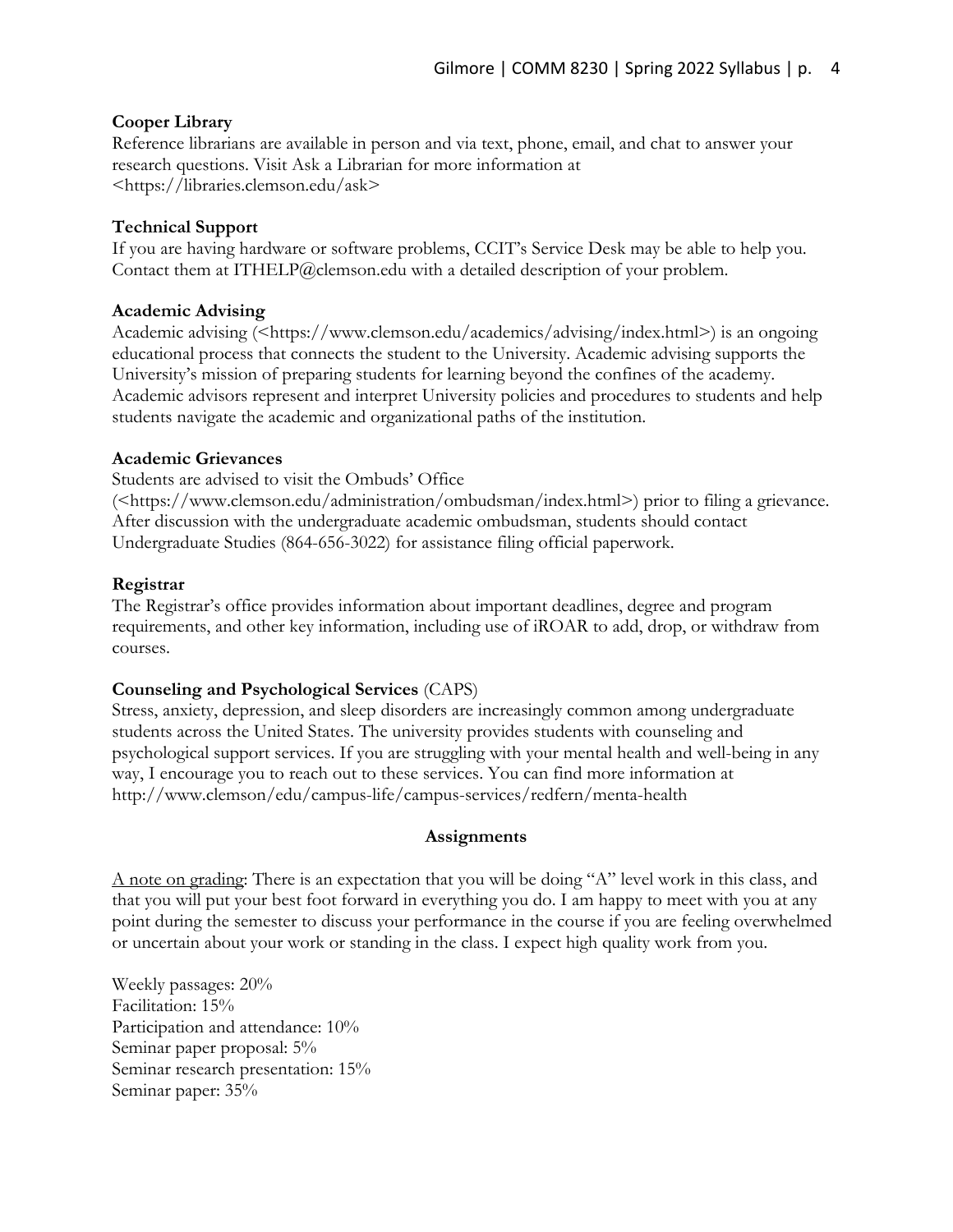*Participation and Attendance* (10%): Seminars are guided—and sustained—by the participation all of you bring to the table. You should come prepared to discuss the week's material in detail. You should have questions and ideas, and be respectful of others' questions and ideas. The best advice I can give about being at a graduate seminar table is this: understand, affirm, appropriate, and add; try not to diminish, dismiss, or destroy. Be, as Kathleen Fitzpatrick calls it, *generous thinkers.* 

I discourage the following modes of engagement:

(1) "The torpedo": Please don't simply try to sink an author's argument. Although you're welcome to disagree, make a good faith effort at positively, constructively, and creatively engaging with the reading materials on their own terms.

(2) "The omission": Although criticizing a text on the basis of its blind spots can be worthwhile, I ask you *not* to develop an entire critique around what the author did not do. Begin by trying to appreciate what she/he/they did accomplish more or less successfully.

(3) "The ace-in-the-hole": Doubtless, the reading materials will provoke you to think about other texts you've encountered, either in your other graduate seminars or in your undergraduate or extracurricular readings. Avoid comments that start with, "If only you had read..." Although making connections to texts you've read outside of this class is a worthwhile exercise in longer research papers and presentations, in general it's best to keep your comments focused on the text(s) at hand. That way, hopefully, everyone can follow along and nobody will feel alienated.

*Weekly Passages* (20%): To help keep our seminar on track, you will need to type up **three** particularly provocative, perplexing, and/or poignant passages from across the assigned readings for that week. For each passage, you should **also include** 1-5 sentences explaining why you selected that passage, and any questions you have about it. These responses are "low-stakes writing," and are designed to help me see the places you are struggling with and connecting to in our readings. Please come prepared to discuss these passages and ask questions about them, and make sure to e-mail them to me **before the start of the seminar meeting**. Passages submitted after the seminar meeting will not be accepted and will not receive feedback.

*Facilitation* (15%): Once during the semester you will lead our group in a conversation about the week's main reading selection. You're welcome to structure the discussion however you see fit. At minimum, you should:

(a) Provide a *brief* overview of the article and its main contribution

(b) Push the class to engage in a thoughtful, critical dialogue about the text by highlighting specific passages, concepts, and/or issues you find to be important or challenging and asking discussion questions about them.

(c) Direct us to at least two passages from the reading and prepare a discussion question about each passage.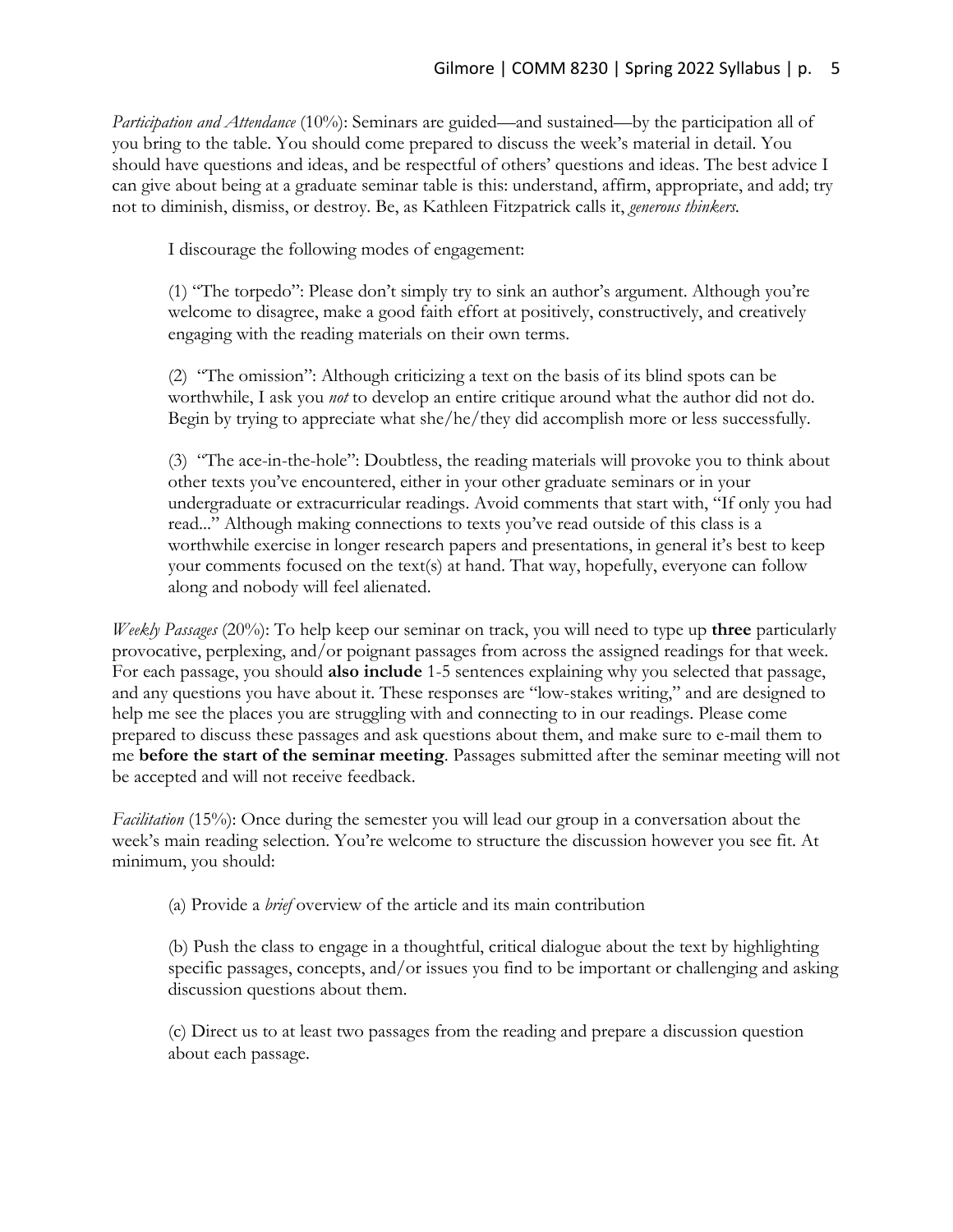(d) Provide a concise, pointed handout that organizes your facilitation. E-mail it to the group before the start of the seminar

I will "steer" the discussion as needed throughout facilitation, but this assignment allows each of you the opportunity to work on developing an agenda and distilling complicated literature for a classroom discussion.

*Seminar paper proposal* (5%): By **March 7** you should submit a one-page proposal outlining what you intend your seminar paper to cover, and explaining how it either applies or extends material from our course. The purpose of this assignment is to commit to the direction of your seminar paper. You are welcome to submit your proposal earlier if you decide on a topic earlier.

*Seminar Paper Presentation* (15%): During our last class meeting of the semester, each of you will give a 10-12 minute presentations summarizing the work, arguments, and contributions of your seminar paper. You should consider this a rough pass at a potential conference presentation of this work. All arguments and findings are expected to be provisional, knowing that you will still likely be working on your seminar papers into exam week.

*Seminar paper* (35%): Your major output for this course is a 15-20 page (not including references) seminar paper that researches and analyzes some form of communication infrastructure. You should base your research on close analysis of your topic that moves across **at least two** of the following registers:

Register 1: Public discourse. How are infrastructures represented and discussed? How are they discursively constructed? This could entail examining newspaper articles, company blogs, popular cultural representations, documentaries, or any other sort of public material such as social media conversation or images. It also includes media representation, such as documentaries or television programming.

Register 2: Policy. How are infrastructures regulated and governed? Policy documents could include those the company produces (terms of use, privacy policies, etc.) or policies that governments have established to regulate platforms. You may choose to examine the policies crafted by the companies that produce and maintain infrastructures, or you may choose to examine political debates on local or national levels about infrastructural categories such as social media content moderation.

Register 3: Technical operations. How does the infrastructure actually work? How is the software programmed, how is the content moderated, how does it channel energy? These sorts of questions entail researching and understanding how a thing operates (note: you're not scientists or engineers. I understand there are significant limitations to what you might be able to learn in a semester).

The following three registers are *less likely* to be attainable for a seminar paper, just based on time available, but they are also options:

Register 4: Fieldwork. Can you actually travel to, examine, or otherwise encounter an infrastructure under consideration? What can you learn from observing it first-hand? Embodied participant observation can become a way to assess and analyze infrastructures embedded within particular spaces.

Register 5: Interviews. Is it possible to interview individuals who work with infrastructures or are otherwise impacted by them? How might human subjects research enable you to better understand how infrastructures are part of communicative and cultural processes?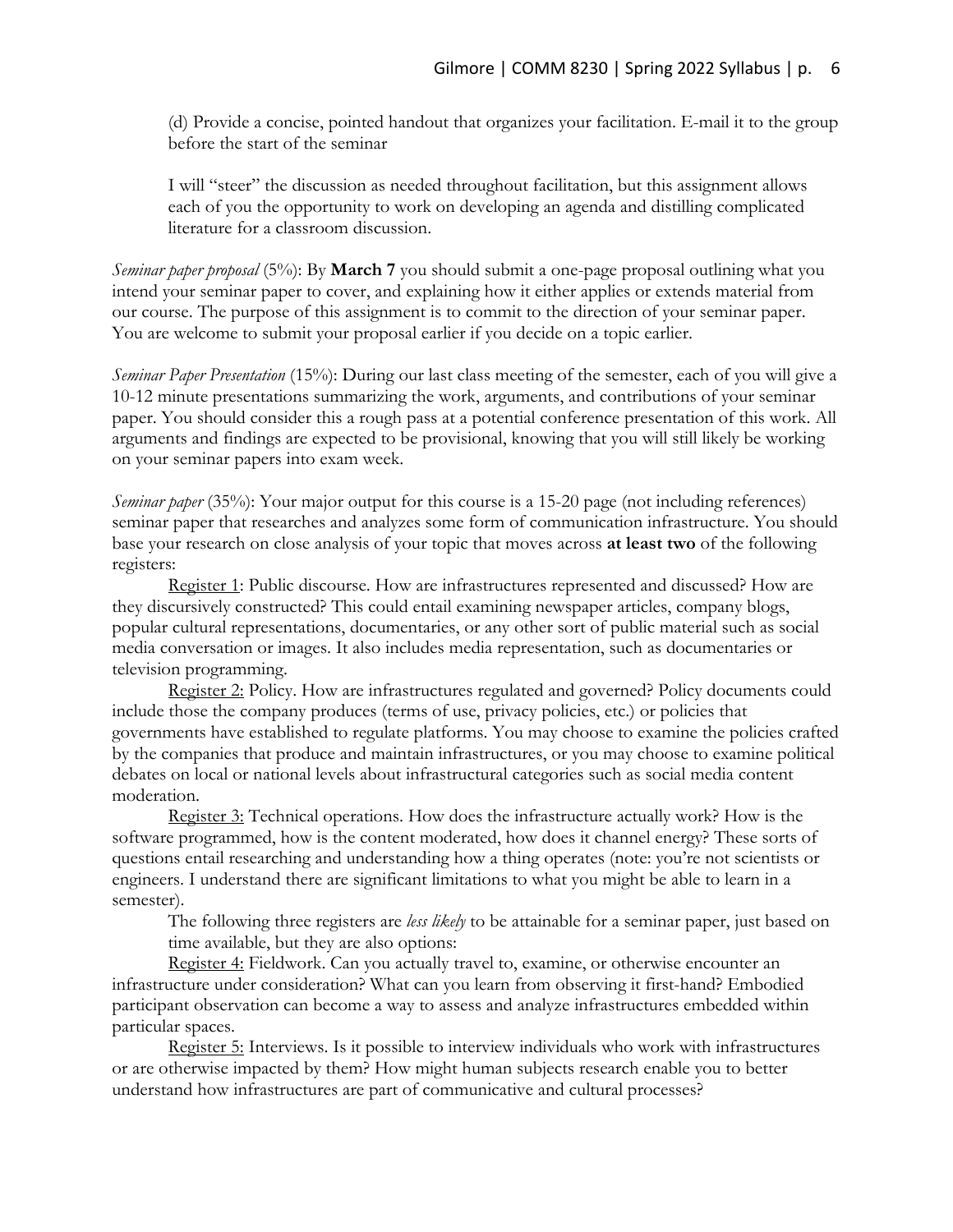Register 6: Archival work. What primary historical documents can you locate that helps you write a history of some sort of infrastructural development, especially as pertains communication, media, or information technological infrastructures?

### **A final note**

My seminars are fast-paced, intensive, and conversation based. We are here to read, discuss, think, and learn together, as well as to develop relevant research and analysis. I am here to support you at every step of the way and try not to make assumptions about what you might already know, but the trade-off is that I expect you to also work hard, self-initiate, and contribute actively, respectfully, and thoughtfully to our space. Seminars are what we make of them. Let's make this one exemplary.

# **Course Calendar**

### Week One: January 17

### *No class, MLK Day of Service*

Read: J. Macgregor Wise and Jennifer Daryl Slack, *Culture and technology: A primer*. New York: Peter Lang, 2015.

\*\* This book is available to read online for free through Clemson Libraries. I also highly recommend investing in your own copy if you are able. Reading through this book will give you a solid foundation for some of the ideas we explore in this class and help introduce and define what we mean when we study technology from a critical, cultural perspective. Ideas from this book will be folded into lectures throughout the semester.

#### Week Two: January 24

Seminar topic: Infrastructure as material, metaphor, and theory

Main reading:

Blake Hallinan and James N. Gilmore, "Infrastructural politics amidst the coils of control," *Cultural Studies* 35, nos. 4-5 (2021): 617-640.

Supporting readings:

- 1. Lisa Parks and Nicole Starosielski, Introduction to *Signal traffic: Critical studies of media infrastructures*, pp. 1-30. University of Illinois Press.
- 2. Jean-Christophe Plantin, Carl Lagoze, Paul N Edwards, and Christian Sandvig, "Infrastructure studies meets platform studies in the age of Google and Facebook," *New Media & Society 20, no. 1 (2018): 293-310*
- 3. Brian Larkin, "The politics and poetics of infrastructure," *Annual Review of Anthropology* 42 (2013): 327-343.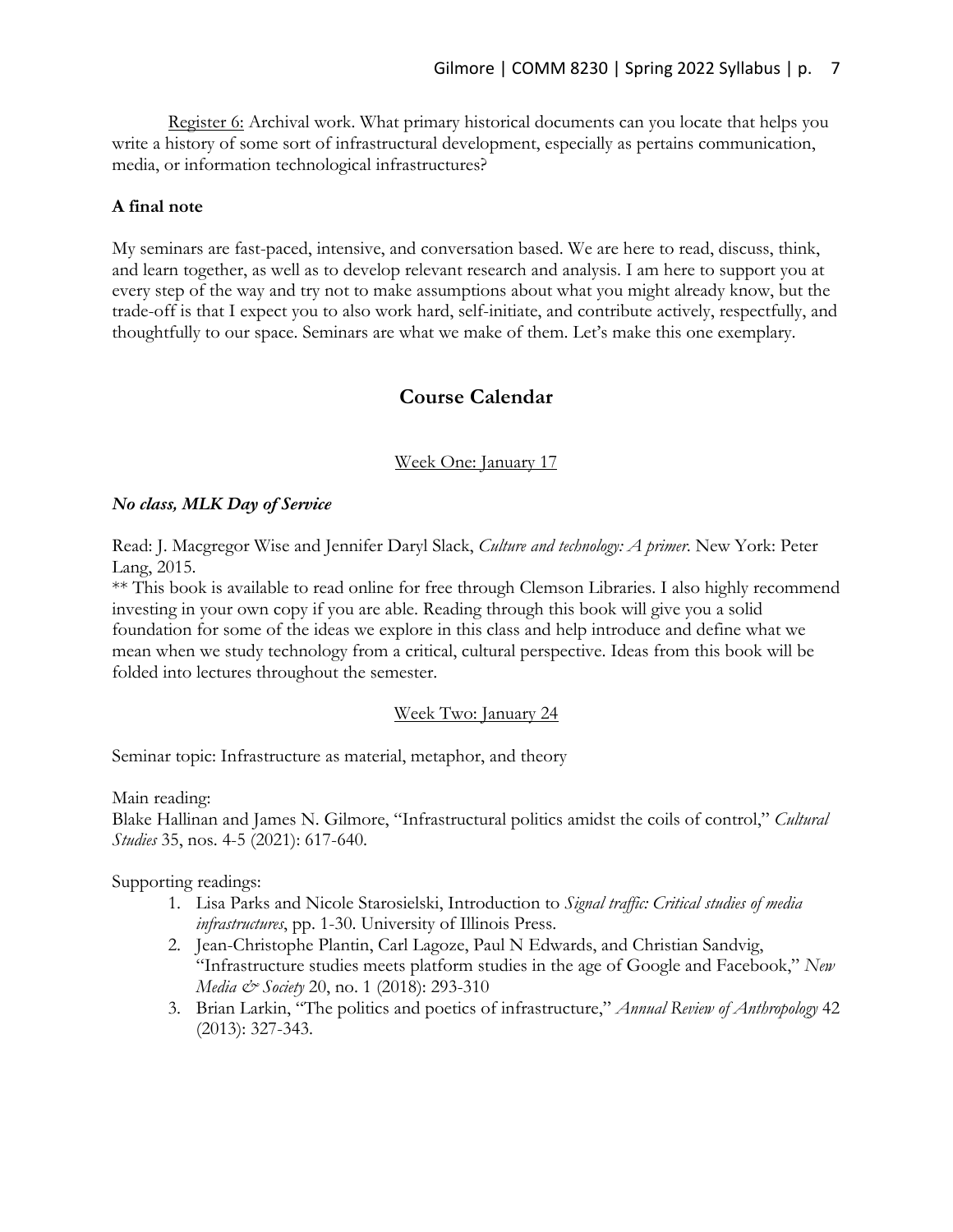# Week Three: January 31

Seminar topic: Historiography

Main reading:

James W. Carey, "Technology and ideology: The case of the telegraph" in *Communication as Culture: Essays on Media and Society* (pp. 155-177). New York: Routledge, 1992.

Supporting readings:

- 1. John Durham Peters, "Calendar, Clock, Tower" in *Deus in machina: Religion, technology, and the things in between*, ed. Jeremy Stolow. Fordham University Press, 2013.
- 2. Judy Wajcman, "How Silicon Valley sets time," *New Media & Society* 21, no. 6 (2019): 1272- 1289.
- 3. Harold Innis, "The Bias of Communication," *The Canadian Journal of Economics and Political Science* 15, no. 4 (1949): 457-476.
- 4. Lynn Spigel, "Installing the Television Set: Popular discourses on television and domestic space, 1948-1955," *Camera Obscura* 6, no. 1 (1988): 9-46.

## Week Four: February 7

Seminar topic: Logistics and distributive infrastructure

Main reading:

Matthew Hockenberry, "Redirected entanglements in the digital supply chain," *Cultural Studies* 35, nos. 4-5 (2021): 641-662.

Supporting readings:

- 1. Nicole Starosielski, "'Warning: Do Not Dig': Negotiating the visibility of critical infrastructures," *Journal of Visual Culture* 11, no. 1 (2012): 38-57.
- 2. Steven J. Jackson, "Rethinking Repair," in *Media technologies: Essays on communication, materiality and society*, eds. T. Gillespie, PJ. Boczkowski, and K. Foot (pp. 221-240). The MIT Press, 2014.
- *3.* Ned Rossiter, "Coded Vanilla: Logistical Media and the Determination of Action," *South Atlantic Quarterly* 114, no. 1 (2015): 135-152.
- 4. Alexander Klose, "Introduction" + "What is a container?" *The Container Principle: How a box changes the way we think*. The MIT Press, 2015.

## Week Five: February 14

Seminar topic: Ethnography of infrastructure

Main reading:

D. Travers Scott, "'We don't even know who owns it': the infrastructural imaginary of Spruce Pine, NC," *Cultural Studies* 35, nos. 4-5 (2021): 900-919.

Supporting readings:

1. Susan Leigh Star, "The ethnography of infrastructure," *American Behavioral Scientist* 43, no. 3 (1999): 377-391.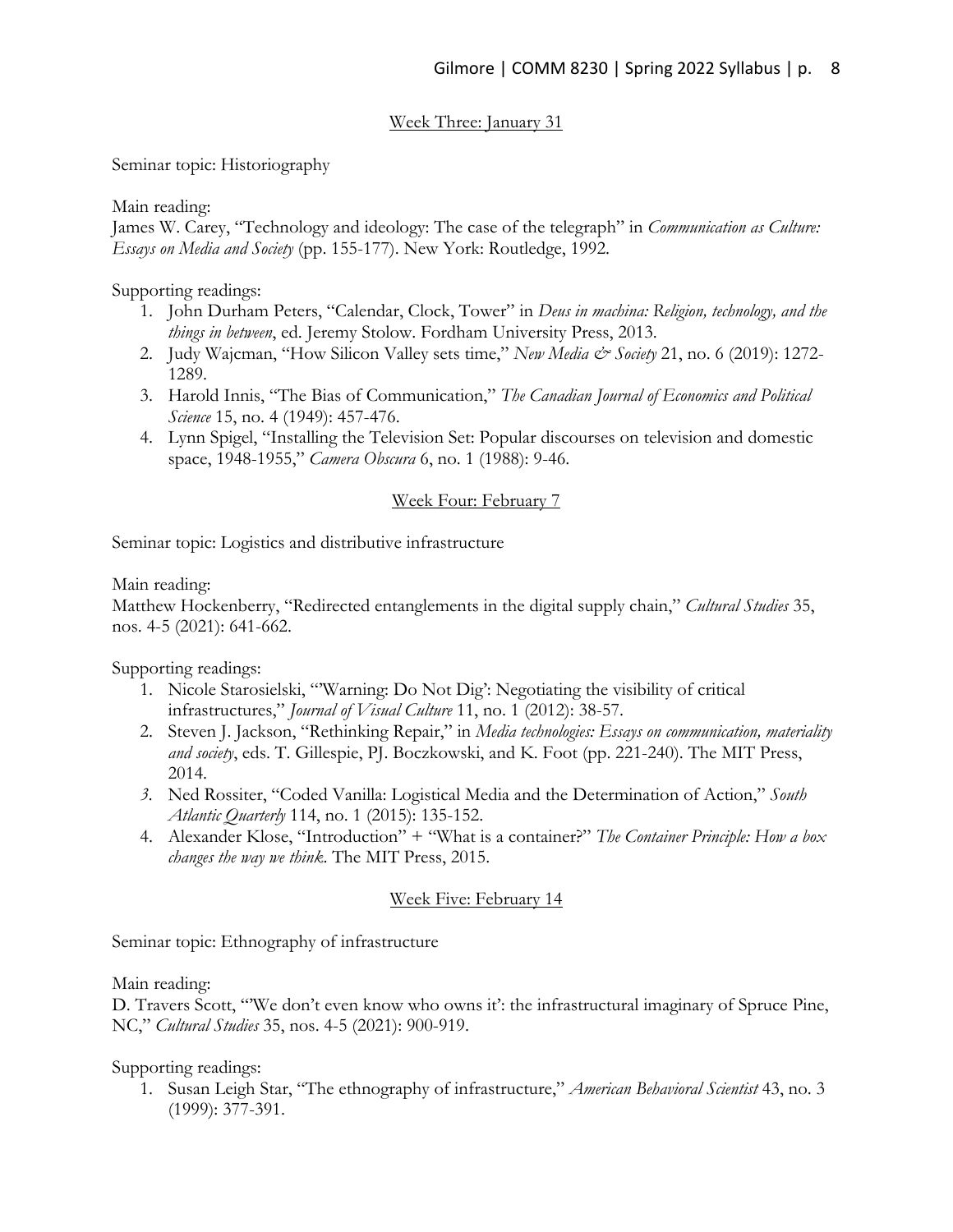*Week Five readings, cont'd.*

- 2. Nick Seaver, "Algorithms as culture: Some tactics for the ethnography of algorithmic systems," *Big Data & Society* (2017): 1-12.
- 3. Karen E.C. Levy, "The contexts of control: information, power, and truck-driving work," *The Information Society* 31, no. 2 (2015): 160-174.
- 4. Julia Aoki and Ayaka Yoshimizu, "Walking histories, un/making places: Walking tours as ethnography of place," *Space and Culture* 18, no. 3 (2015): 273-284.

## Week Six: February 21

Seminar topic: Design

Main reading:

Heather Suzanne Woods, "Domestic futurity: The smart home as infrastructure," *Cultural Studies* 35, nos. 4-5 (2021): 876-899.

Supporting readings:

- 1. Langdon Winner, "Do artifacts have politics?" *Daedalus* 109, no. 1 (1980): 121-136.
- 2. Craig Robertson, "The Filing Cabinet," *Places Journal* (2021) available from: <https://placesjournal.org/article/the-filing-cabinet-and-20th-century-informationinfrastructure/>
- 3. Ted Striphas, "Bringing bookland online," from *The Late Age of Print: Everyday Book Culture from Consumerism to Control* (pp. 81-110). New York: Columbia University Press, 2009
- 4. Greg Siegel, "The accident is uncontainable/the accident must be contained: High-speed cinematography and the development of scientific crash testing," *Discourse* 30, no. 3 (2008): 348-372.

## Week Seven: February 28

Seminar topic: Studying sociotechnical systems

Main reading:

Jonathan Sterne and Elena Razlogova, "Tuning sound for infrastructures: artificial intelligence, automation, and the cultural politics of audio mastering," *Cultural Studies* 35, nos. 4-5 (2021): 750- 770.

- 1. Nick Seaver, "Seeing like an infrastructure: avidity and difference in algorithmic recommendation," *Cultural Studies* 35, nos. 4-5 (2021): 771-791.
- 2. Blake Hallinan and Ted Striphas, "Recommended for you: The Netflix Prize and the algorithmic production of culture," *New Media & Society* 18, no. 1 (2016): 117-137.
- 3. Alex Gekker and Sam Hind, "Infrastructural surveillance," *New Media & Society* (2019): 1-19.
- 4. Carlos Barreneche and Rowan Wilken, "Platform specificity and the politics of location extraction," *European Journal of Cultural Studies* 18, nos. 4-5 (2015): 497-513.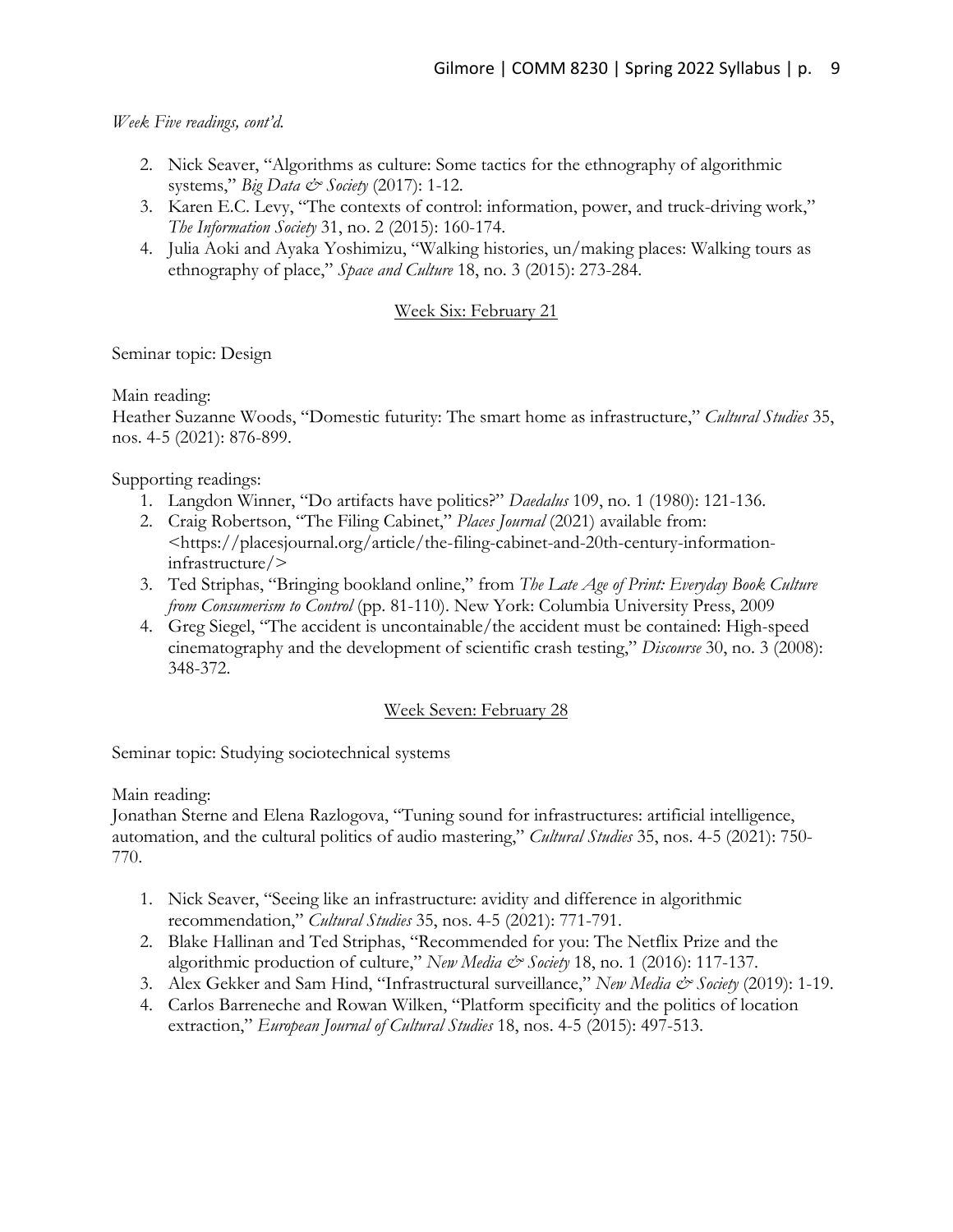## Week Eight: March 7

### *\*\* Seminar paper proposals due*

Seminar topic: Software and social infrastructure

Main reading:

Blake Hallinan, "Civilizing infrastructure," *Cultural Studies* 35, nos. 4-5 (2021): 707-727.

- 1. Lev Manovich, Introduction to *Software Takes Command* (pp. 1-52). New York: Bloomsbury, 2013.
- 2. Luke Stark, "Algorithmic psychometrics and the scalable subject," *Social Studies of Science* 48, no. 2 (2018): 204-231.
- 3. Tarleton Gillespie, "The Human Labor of Moderation" and "Facebook, Breastfeeding, and Living in Suspension," from *Custodians of the Internet: Platforms, Content Moderation, and the Hidden Decisions That Shape Social Media* (pp. 111-172). New Haven: Yale University Press, 2018.
- 4. Safiya U. Noble, "Introduction" + "A Society, Searching" from *Algorithms of Oppression: How Search Engines Reinforce Racism*. New York University Press, 2018.

## Week Nine: March 14

Seminar topic: Platformization

Main case study: Jeremy Wade Morris, "Infrastructures of discovery: examining podcast ratings and rankings," *Cultural Studies* 35, nos. 4-5 (2021): 728-749.

Supporting reading:

- 1. José van Dijck, Thomas Poell, and Martijn de Waal, "The Platform Society as a Contested Concept" and "Platform Mechanisms," from *The Platform Society: Public Values in a Connected World* (pp. 7-49). Oxford: Oxford University Press, 2018.
- 2. Anne Helmond, "The platformization of the web: Making web data platform ready," *Social Media + Society* 1, no. 2 (2015): 1-11.
- 3. David B. Nieborg and Thomas Poell, "The platformization of cultural production: Theorizing the contingent cultural commodity," *New Media & Society* 20, no. 11 (2018): 4275-4292.
- 4. James N. Gilmore, "To affinity and beyond: Clicking as communicative gesture on the experimentation platform," *Communication, Culture, and Critique* 13, no. 3 (2020): 333-348.

## Week Ten: March 21

## *No class, Spring Break*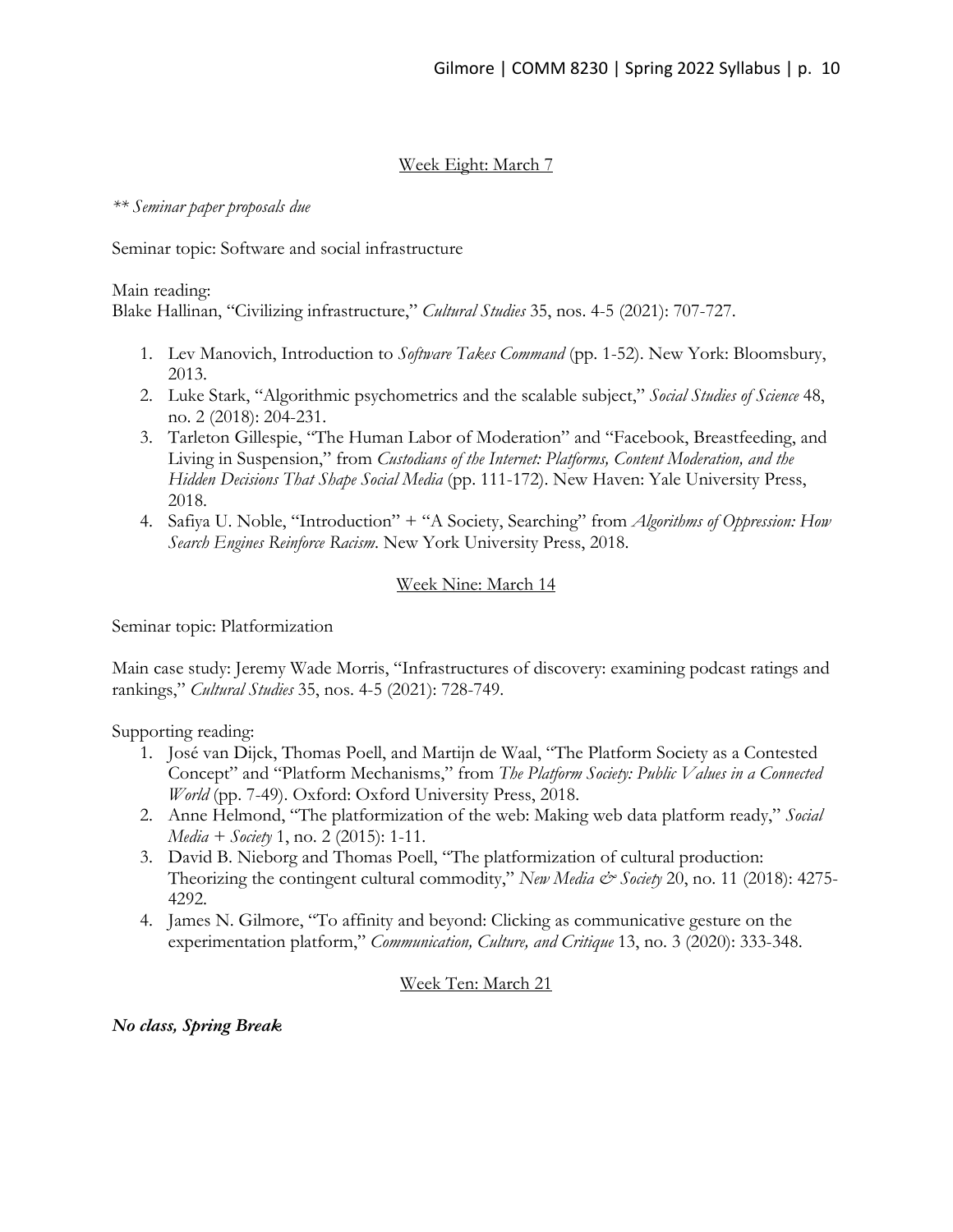# Week Eleven: March 28

Seminar topic: Civic infrastructures and governance

Main case study: Constance Gordon and Kyle Byron, "Sweeping the city: infrastructure, informality, and the politics of maintenance," *Cultural Studies* 35, nos. 4-5 (2021): 854-875.

Supporting readings:

- 1. Shannon Mattern, "Maintenance and Care," *Places Journal* (2018) available from: https://placesjournal.org/article/maintenance-and-care/?cn-reloaded=1
- 2. Elizabeth Ellcessor, "Blue-light emergency phones on campus: Media infrastructures of feeling," *International Journal of Cultural Studies* 22, no. 4 (2018): 499-518.
- 3. Jessie Speer, "The right to infrastructure: A struggle for sanitation in Fresno, California homeless encampments," *Urban Geography* 37, no. 7 (2016): 1049-1069.
- 4. James N Gilmore and McKinley DuRant, "Emergency infrastructure and locational extraction: Problematizing Computer Assisted Dispatch Systems as public good," *Surveillance and Society* 19, no. 2 (2021): 187-198.

## Week Twelve: April 4

Seminar topic: State surveillance and classification

Main case study: Nikki Stevens and Os Keyes, "Seeing infrastructure: race, facial recognition, and the politics of data," *Cultural Studies* 35, nos. 4-5 (2021): 833-853.

Supporting readings:

- 1. Geoffrey C. Bowker and Susan Leigh Star, Introduction to *Sorting Things Out: Classification and its Consequences* (pp. 1-32). Cambridge: The MIT Press, 2000.
- 2. Kelly Gates, "The cultural labor of surveillance: video forensics, computational objectivity, and the production of visual evidence," *Social Semiotics* 23, no. 2 (2013): 242-260.
- 3. Rachel Hall, "Opacity Effects" and "Transparency Effects" from *The Transparent Traveler: The Performance and Culture of Airport Security* (pp. 57-108). Durham: Duke University Press, 2015.
- 4. Allan Sekula, "The body and the archive," *October* 39 (1986): 3-64.

# Week Thirteen: April 11

Seminar topic: Environmental articulations

Main case study: Julia Velkova, "Thermopolitics of data: cloud infrastructure and energy futures," *Cultural Studies* 35, nos. 4-5 (2021): 663-683.

Supporting readings:

- 1. James N Gilmore and Bailey Troutman, "Articulating infrastructure to water: Agri-culture and Google's South Carolina data center," *International Journal of Cultural Studies* 23, no. 6 (2020): 916-931.
- 2. Melissa Aronczyk, "Environment 1.0: Infoterra and the making of environmental information," *New Media & Society* 20, no. 5 (2018): 1832-1849.
- 3. Ayesha Omer, "Coal ground," *Cultural Studies* 35, nos. 4-5 (2021): 920-945.